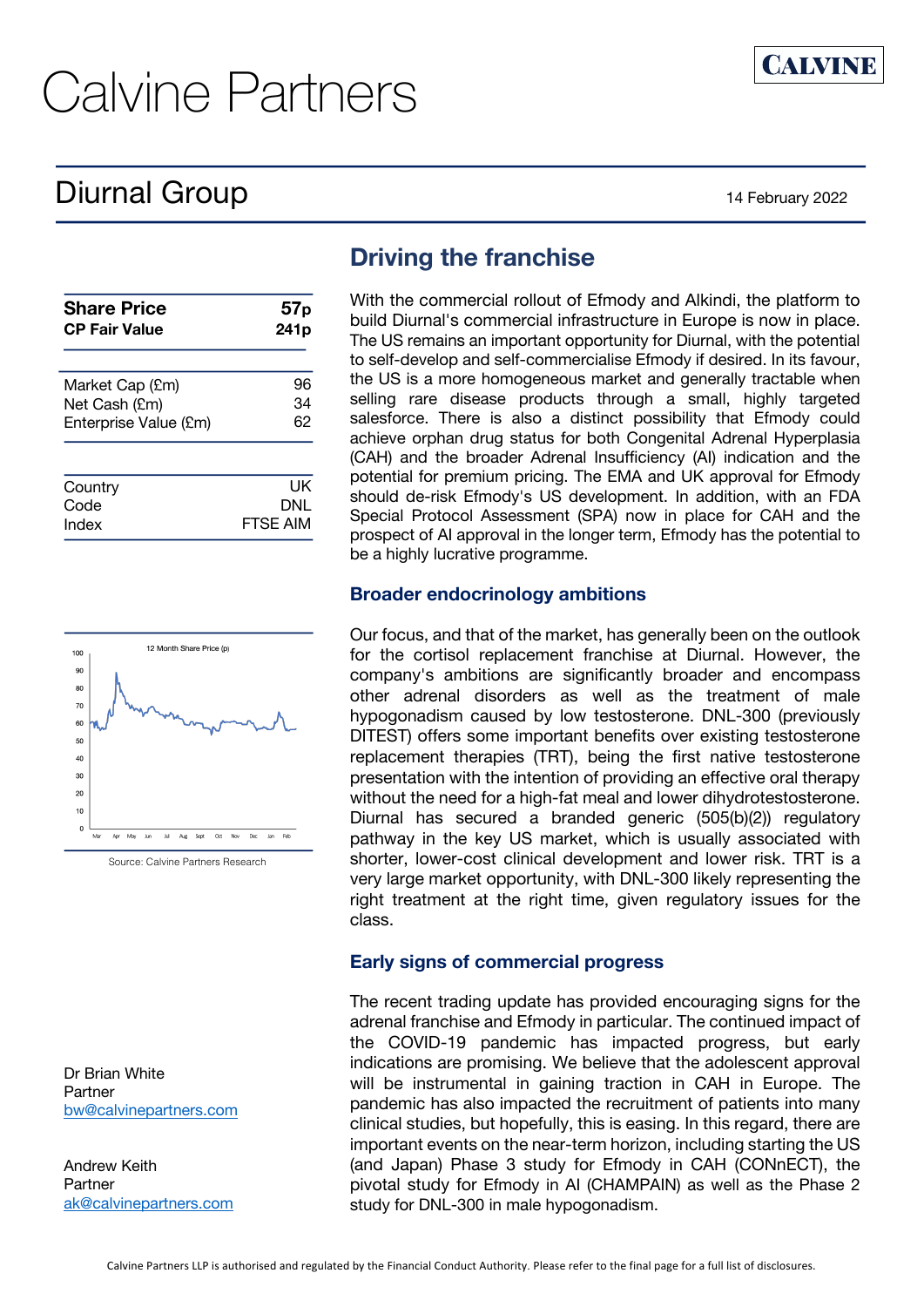Efmody sales accelerating

European ambitions realised

Europe will take time

## **Building a broad endocrinology platform**

Unsurprisingly, the near-term focus for management and the market has been on the early commercialisation of Diurnal's two cortisol replacement therapies, Efmody and Alkindi. With these two products approved, reimbursement for Efmody expanding, and additional launch geographies added, we look forward to CY H1 2022 providing more insight into the potential of Diurnal's adrenal franchise in Europe.

Europe represents a significant opportunity for the company as it seeks to deliver on its goal of sustainable profitability. Europe is the only market where Diurnal has committed to the selfcommercialisation of Alkindi and Efmody. Self-commercialisation involves a degree of execution risk; however, this risk is mitigated as CAH is a rare disease requiring only a small, highly targeted salesforce detailing to specialist endocrinologists. If successful, Diurnal retains the full margin and the operating leverage that should follow from selling two products through a relatively fixed cost European infrastructure.

Europe can be a challenging and disparate geography in which to launch a new product. Reimbursement generally takes about 12 months (often longer) as more countries are added. However, despite a lack of orphan drug status in Europe, pricing has been in line with other long-acting glucocorticoids (Plenadren). Also, the unexpected addition of a broader label to include adolescents should help secure earlier use of Efmody, particularly in the prepubescent patient population who are at greater risk of elevated androgens than adults. Indeed, younger CAH patients are easier to identify than adults, who may be lost to treatment given a desire to avoid the challenges of balancing high androgens with high glucocorticoids – until the threat of adrenal crisis becomes too much of an issue to ignore.

The challenges of launching a new product, albeit for a rare disease in Europe, have been compounded by the dislocation caused by the ongoing COVID-19 pandemic. When we last evaluated the launch environment for Efmody at the end of 2021, the success of vaccination suggested that 2022 would be a more benign period. However, the impact of Omicron has brought a challenging start to 2022.

Nevertheless, we remain of the view that the benefits associated with Efmody suggest it should be a desirable treatment option. In particular, the ability to mimic circadian delivery resulting in overnight androgen control at a physiological dose for cortisol replacement therapy, appears compelling. We have previously highlighted commentary from the EMA, which seems to confirm this view. These included 1. Improved hormonal balance, which could be maintained in the longer term, 2. The potential to use lower doses of corticosteroid in some patients, and 3."…. *the ability to offer* 

Not helped by ongoing restrictions

Efmody the flagship CAH/AI therapy

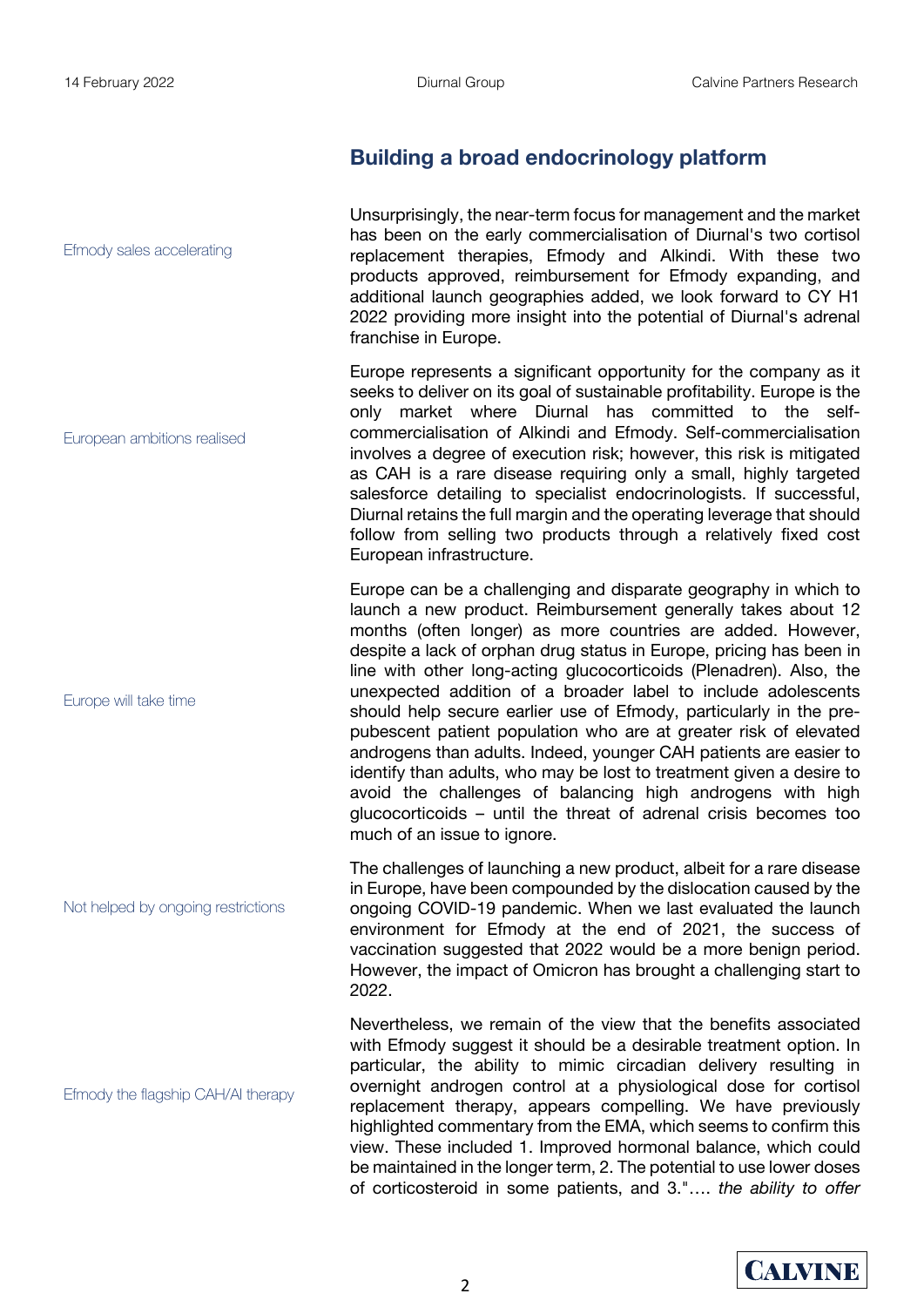*clinical value by allowing dosing that resembles the daily rhythm of natural cortisol secretion.*"

Given the clinical data, the unmet need, and EMA's supportive label, we anticipate strong support from CAH patient advocacy groups and endocrinologists treating the CAH patient. Indeed, the prospect of a more effective hydrocortisone preparation that better suits the needs of the CAH patient should lead to greater compliance. As we noted earlier, poor compliance has been a feature of high dose glucocorticoid use in CAH historically, leading to a higher risk of adrenal crisis. Importantly, the Phase 3 trial and the extension study confirmed a lower risk of adrenal crises in Efmody treated patients than standard GC therapy.

The recent trading update has provided encouraging commentary on the commercial progress of Efmody in those geographies where it has been launched. Although Alkindi sales remain modest as expected, its availability allows Diurnal to treat children and adolescents with AI (including CAH). Together, Alkindi and Efmody allow Diurnal to provide a continuum of care throughout the CAH patient's life.

Notably, the existing infrastructure put in place to commercialise Alkindi is highly relevant to the commercialisation of Efmody. Diurnal's salesforce may be modest in size, but only a small number of key European endocrinology centres treat CAH patients. Therefore, the European sales infrastructure should be well prepared to expedite the awareness of Efmody to the relevant physicians.

#### **Why is the market ignoring the larger AI indication?**

The addition of Efmody as the flagship cortisol replacement therapy is important and gives a halo effect to the overall franchise. Efmody brings rapidly increasing sales, delivers operating leverage, and provides a clear path to sustainable profitability.

Importantly for the European franchise, the potential addition of the broader AI indication from 2024 promises to boost the overall market opportunity significantly. Although Efmody may be better suited to the unmet need of the CAH patient, effectively dealing with the risk of elevated androgen production overnight, it is well accepted that mimicking cortisol's circadian release in AI is also desirable. However, it's also fair to say that Plenadren - an existing sustained-release product - hasn't fared well compared to immediate release (IR) hydrocortisone, despite showing some limited benefit on weight loss, blood pressure and metabolic measures. Part of this may be due to the inability of Plenadren to mimic the typical early morning physiological increase in cortisol levels, suggesting that the more relevant comparator was prednisolone, which is often used in patients with compliance issues or who are intolerant of IR hydrocortisone. We also note that EMA suggested in its review that Plenadren could not be

Recent trading update encouraging

Well suited to the CAH patient

Existing infrastructure is a key asset

Looking forward to the impact of **Efmody** 

…in AI as well as CAH

Plenadren is not a good proxy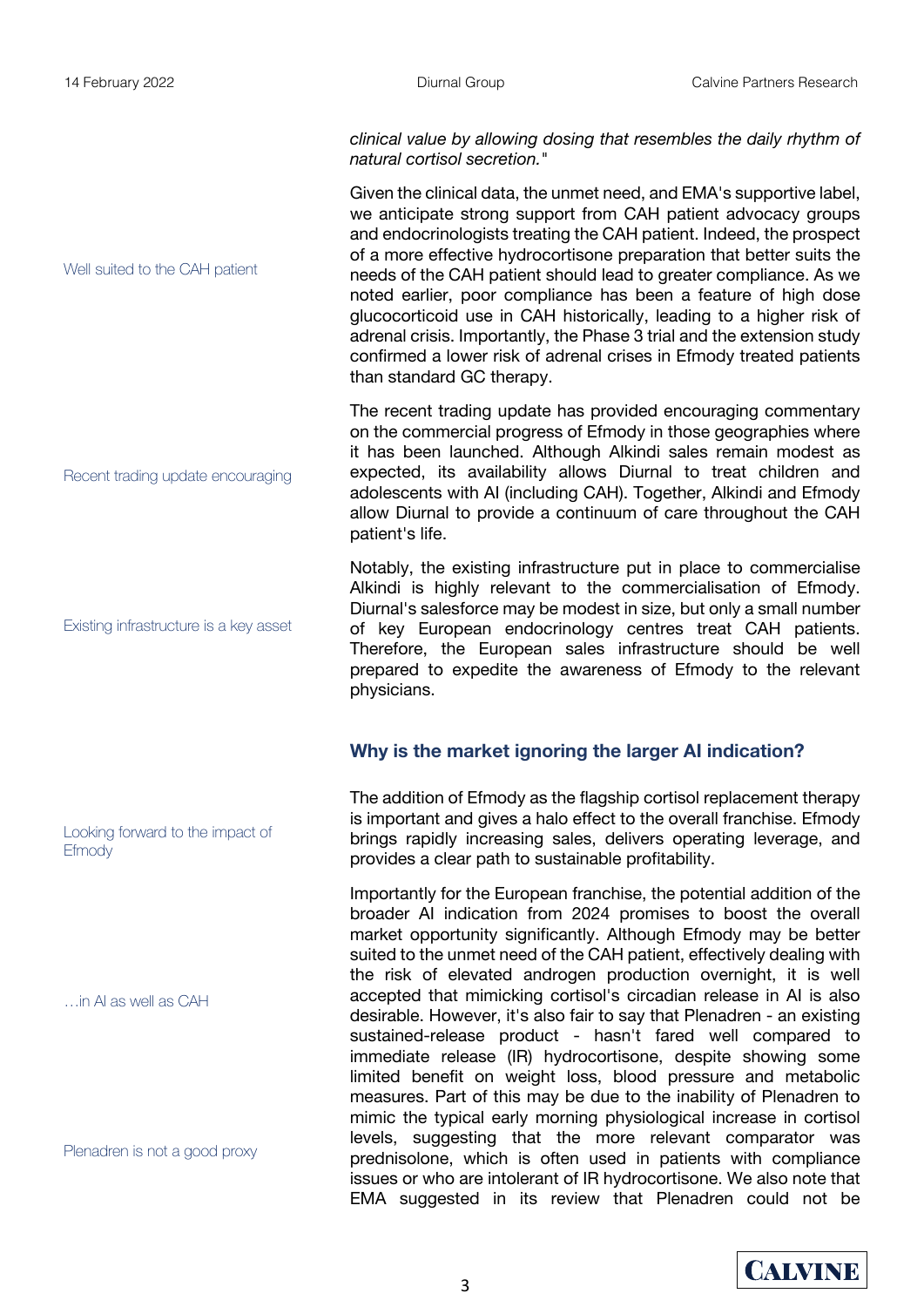characterised as having a physiological pharmacokinetic profile. The refusal of the Scottish Medicines Consortium (SMC) to reimburse Plenadren provides meaningful insight into some of the challenges it faced post EMA approval. Indeed, the conclusion was that the data did not represent a "…*sufficiently robust clinical and economic analysis*". The review highlighted limitations, including a lack of blinding, short duration (12 weeks on treatment), and a risk of hypocortisolism later in the day. Ultimately the SMC believed that there was *'…a lack of robust data to support a claim of an improved metabolic profile and therefore of reduced cardiovascular risk*".

Finally, we suspect that Plenadren suffered from uneasy ownership (ViroPharma and then Shire through acquisition) prior to exclusivity expiring in November 2021. Given the lacklustre impact of Plenadren, Efmody must be positioned appropriately in this patient population. With this in mind, we look forward to the completion of the Phase 2 CHAMPAIN study comparing Efmody with Plenadren.

A positive result from CHAMPAIN is important for various reasons. For Diurnal, AI is a more significant commercial opportunity than CAH. For patients, although there are no overnight androgens to worry about, circadian delivery is still beneficial, particularly if it leads to a reduction in glucocorticoid dose required to prevent adrenal crises. Even if successful, clearly there will be cost issues associated with treating patients with a higher-priced branded preparation like Efmody compared to generic IR hydrocortisone preparations and potentially a generic Plenadren. Consequently, we believe that this comparator study with Plenadren is important, with success delivering not only an approval in AI but also orphan drug status in Europe for the first time. Confirmation of orphan drug status in AI would help justify not only the premium pricing over generic hydrocortisone preparations, but would also remove any lingering doubt regarding Efmody's superior profile.

Inevitably all eyes are on the market introduction for Efmody in CAH, and perhaps the market is overlooking the more considerable AI opportunity awaiting the results of CHAMPAIN. Potentially the lacklustre performance of Plenadren in Europe in AI hasn't helped.

Nevertheless, we believe that Diurnal should be able to build a compelling case for Efmody in AI through CHAMPAIN. In many ways, AI represents a more straightforward proposition, delivering physiological doses of hydrocortisone to prevent adrenal crises, and is much more akin to a typical replacement therapy approach. Despite significant efforts to provide close to physiological dosing with existing glucocorticoid preparations, patients with AI still suffer from periods of hypo and hypercortisolism. Hypocortisolism runs the risk of adrenal crises, while hypercortisolism can result in fatigue, low libido, and cognitive issues. Moreover, there remains significant inter and intrapatient variability with no easy diagnostic means of ensuring that patients are adequately controlled.

Diurnal's activities support optimal positioning

CHAMPAIN should deliver a superior lahel

Efmody should be best in class

AI patients need improved treatment options

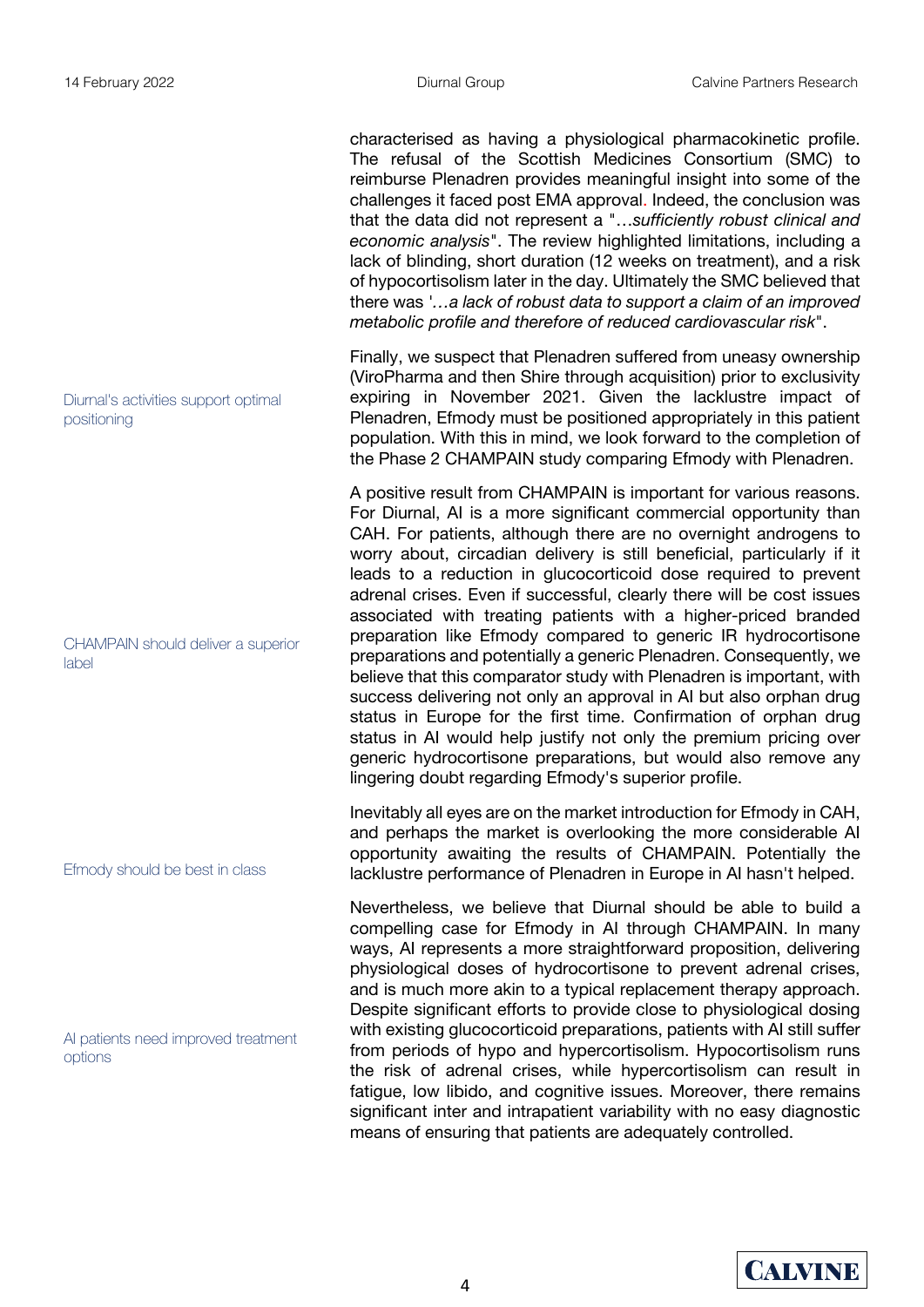CHAMPAIN should deliver a differentiated label

**Why do we think CHAMPAIN will be positive?**

The Phase 2 CHAMPAIN registration study assesses the ability of Efmody to deliver higher concentrations of cortisol versus Plenadren in the morning after 4 weeks of treatment in a crossover design. This is the primary endpoint. CHAMPAIN is also evaluating a broad range of secondary (and other) endpoints, including fatigue and quality of life measures, as well as looking at the response to therapy with respect to morning cortisol levels reaching a predefined level (>140 nmol/l). Although this is a Phase 2 study with limited numbers, we believe this to be a thorough analysis of the differences between Efmody and Plenadren and, if successful, should provide label claims which differentiate the two.



#### **CHAMPAIN Study**

Source: Company presentation

Efmody delivery is very different to Plenadren

Efmody and Plenadren use different approaches to modify the release of hydrocortisone to mimic the physiological circadian release of cortisol. Plenadren, originally approved in Europe for AI in 2011, offers an immediate-release outer layer and an extendedrelease inner core from its once-daily dosing. Plenadren overall suffers from 80% of the bioavailability of IR hydrocortisone. It delivers a higher concentration of hydrocortisone during the first 4 hours after administration, but this rapidly tails off during the day and completely misses out on the early morning increase and peak on awakening. It is perhaps unsurprising that patients taking Plenadren suffered from hypocortisolism during the afternoon.

Despite the limitations associated with Plenadren resulting in the Scottish Medicines Consortium negative decision, we note that (unlike Efmody), Plenadren was awarded Orphan Drug status.

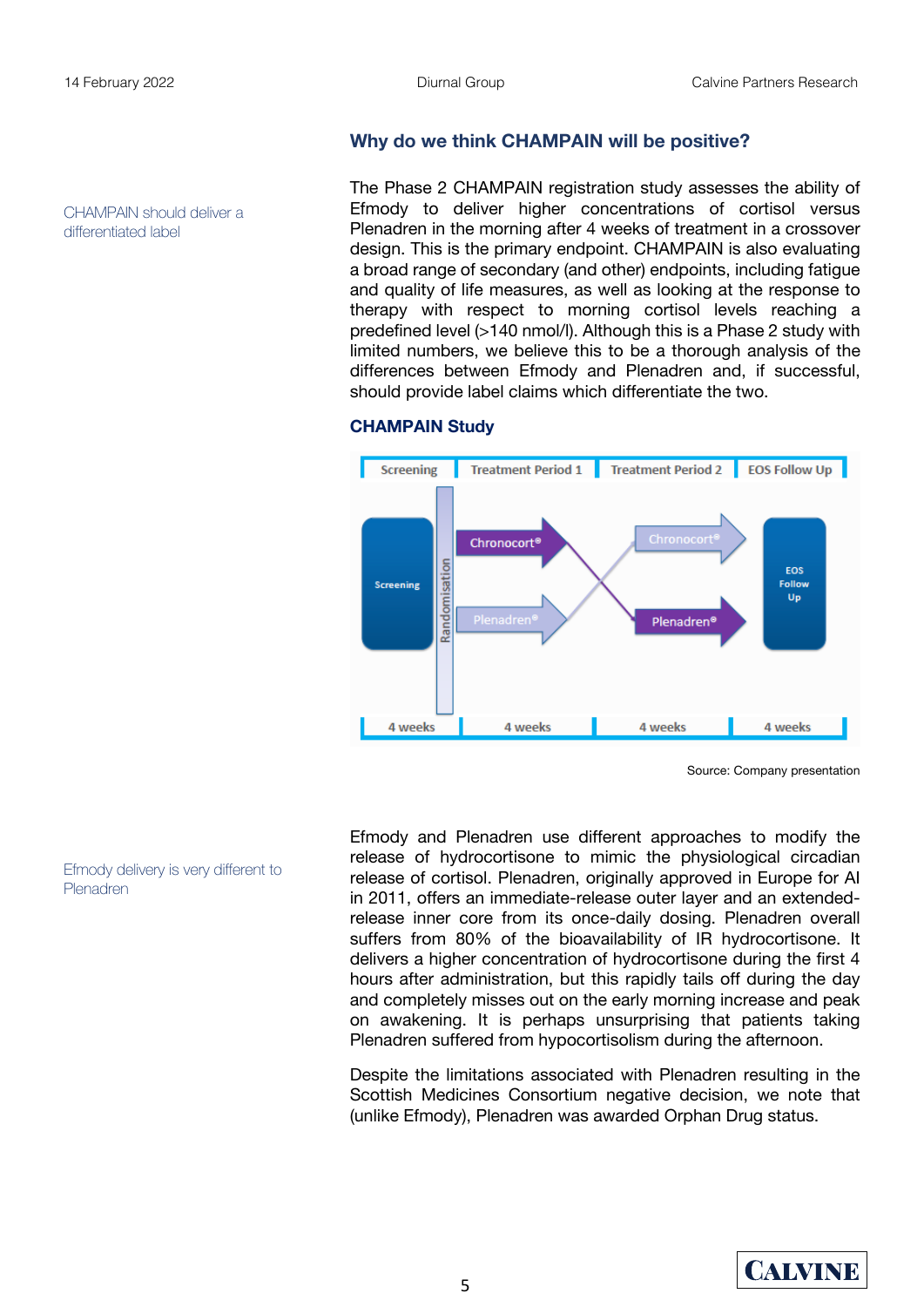

Efmody, on the other hand, offers delayed release and sustained absorption of hydrocortisone. As we have seen in the clinic, it effectively controls overnight androgens, particularly relevant for the treatment of CAH. It is taken in a twice-daily toothbrush regimen with one-third of the total daily dose taken in the morning and the remainder taken at 11 pm just before bedtime. Unlike Plenadren, Efmody successfully provides physiological peak cortisol levels on awakening. Consequently, we believe there is a reasonable prospect of Efmody delivering a favourable comparison versus Plenadren with a primary endpoint measuring cortisol levels in the morning.

CHAMPAIN is now underway, and to that extent, we expect approval in FY 2024, although perhaps later in the current fiscal year (to end June) than we previously thought. Although this has resulted in a reduction in near term revenues, our peak sales expectations remain unchanged. The addition of the AI indication is important. It should significantly build awareness of the benefits of Efmody and also the breadth of Diurnal's adrenal (cortisol replacement) franchise.

#### **US important to deliver global ambitions**

Europe can be a challenging market to self-commercialise new products given fragmented reimbursement and disparate healthcare delivery systems. On the other hand, the US remains the last bastion of (largely) free-market pricing, with orphan drugs in particular commanding premium pricing. As a reminder, Efmody (Chronocort in the US) currently has orphan designation for both adult CAH and AI in the US.

Efmody profile much better suited to AI patient

The US is a key market

Diurnal may retain commercial rights in the US

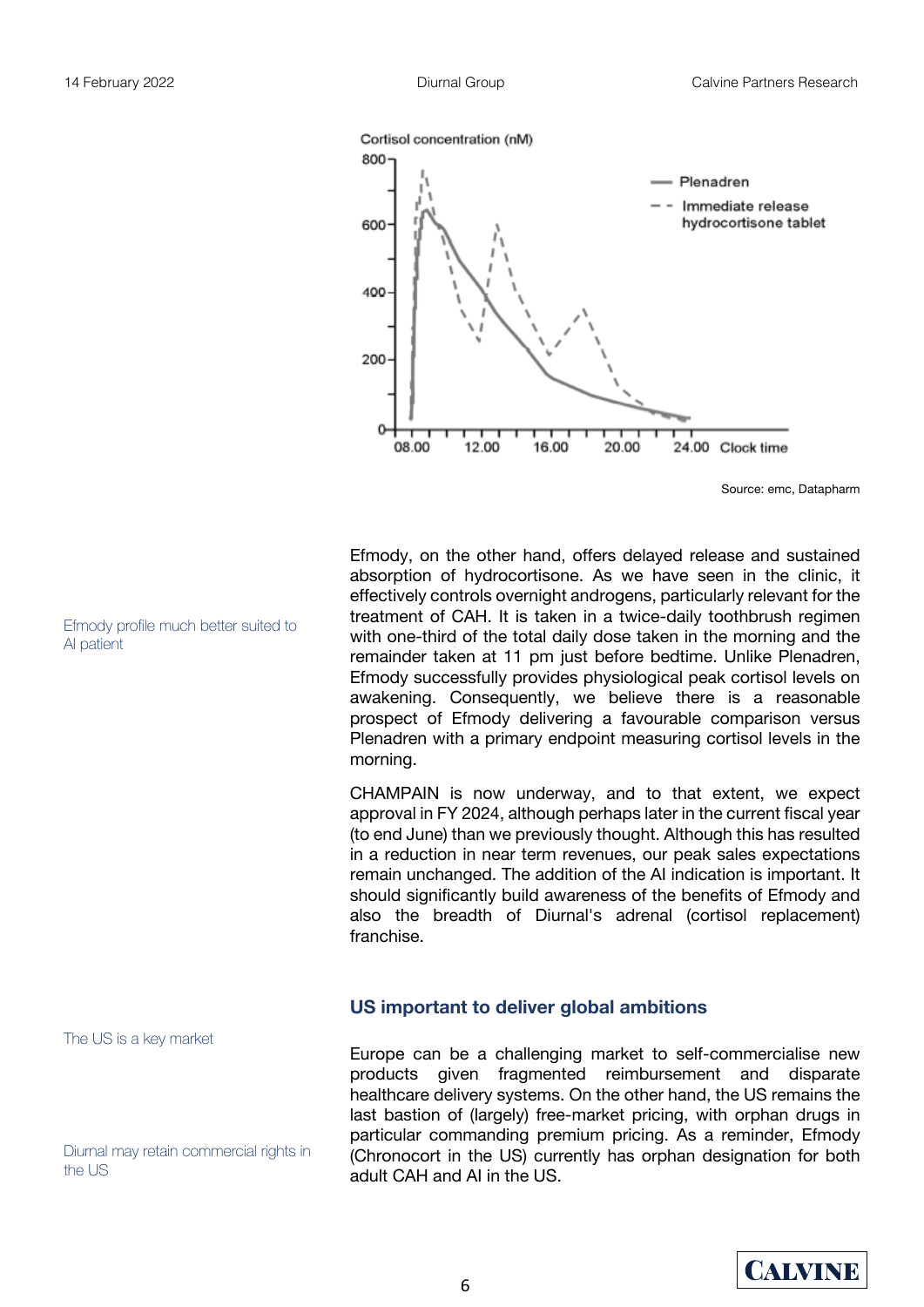differentiated label

Phase 3 programme should deliver a

Alkindi, however, is out-licensed to Eton Pharmaceuticals. Although such an option remains for Efmody, we would like to think that if possible, Diurnal should retain commercial rights, using Efmody to establish a US direct sales capability.

Delays have impacted US development of Efmody post the Phase 3 failure of the EMA study and the desire to have an agreed design with FDA resulting in securing a Special Protocol Assessment.

Not only does the US benefit from a more homogeneous market, but we also suspect that awareness of CAH is likely greater thanks to the activities of those developing the CRF1 inhibitors crinecerfont and tildacerfont. Although this approach directly targets the elevated overnight androgen issue, replacement cortisol is still required.

CONnECT is a double-blind 52-week study with a biochemical responder analysis versus IR hydrocortisone in a non-inferiority design as the primary endpoint. Secondary endpoints should also provide important information comparing Efmody with IR hydrocortisone with respect to key measures, including steroidsparing, fertility, body weight and quality of life. CONnECT is a comprehensive investigation of the benefits of Efmody with 28 secondary endpoints and 31 other outcome measures. Should the trial be successful, we expect that Efmody should be able to gain approval, orphan drug status, and a differentiated prescribing label.

CONnECT is also underway, and with 150 patients anticipated and 50 study centres globally planned, this is another significant undertaking for Diurnal. The primary completion date for CONnECT is expected to be towards the end of 2023, suggesting an H1 2024 filing and a 2025 commercial launch.



#### **CONnECT - US Phase 3 CAH study**

Source: Company presentation

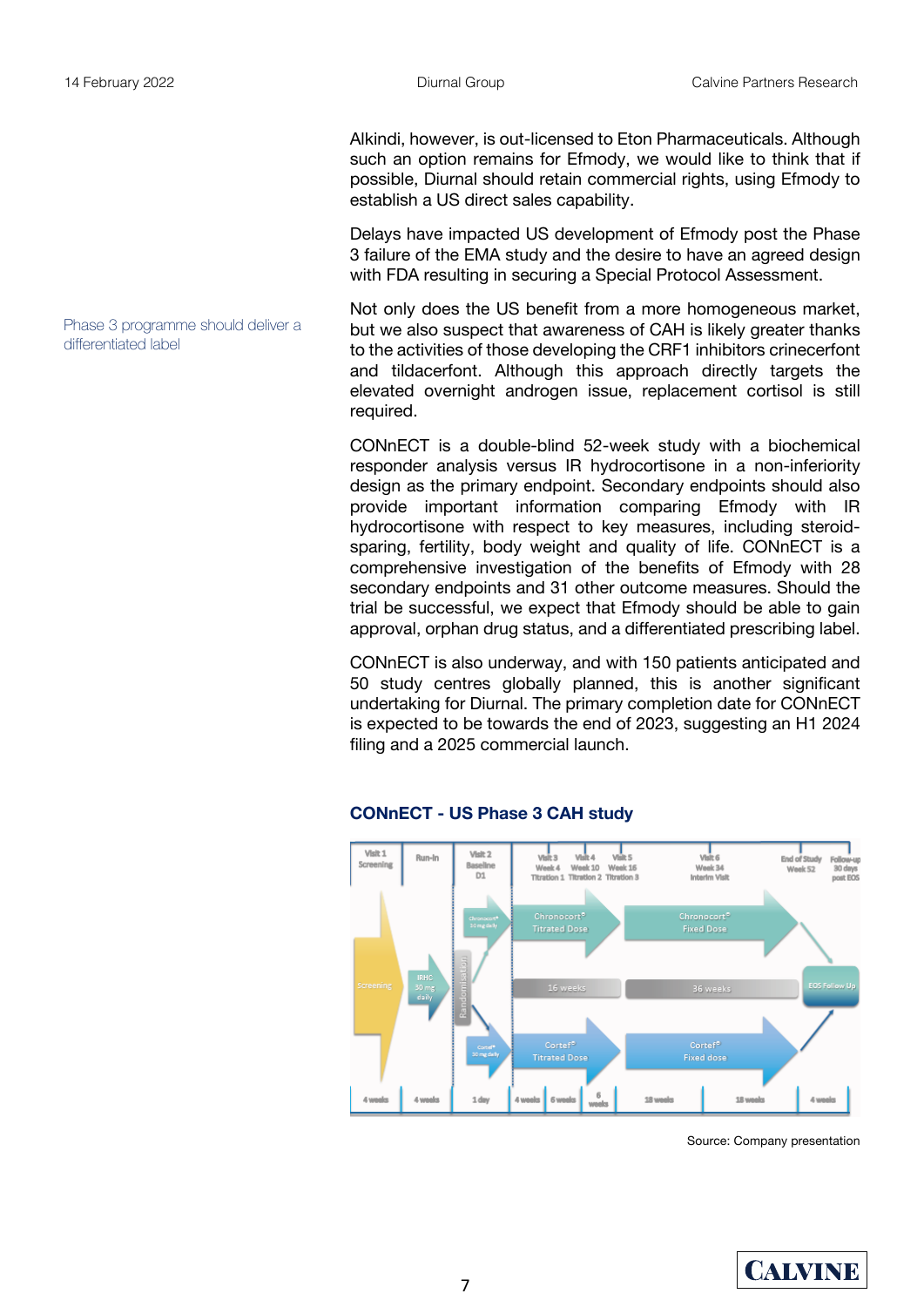Clear ambitions beyond cortisol

DNL-300 a large market

Potential to be best in class

#### **DNL-300 potential is yet to be unlocked**

We suspect that Diurnal's ambitions to create a leading endocrinology franchise (ex-diabetes) have been constrained by resources and funding. Developing and commercialising Alkindi and Efmody has taken longer than anticipated, while the pandemic hasn't helped either with patient recruitment into clinical trials or patients meeting physicians for treatment.

DNL-300 (previously DITEST) looks like an appealing proposition thanks to the sheer size of the market opportunity, which is approximately \$5.0bn, according to Diurnal. Furthermore, the FDA has confirmed that development for DNL-300 should follow a branded generic 505(b)(2) pathway, which should streamline development.

DNL-300 is a novel lipidic formulation of native testosterone. If approved, DNL-300 would be the only orally available testosterone replacement therapy (TRT) for the treatment of classical hypogonadism, which does not require patients to eat a high-fat meal.

#### **DNL-300 Formulation**

| <b>Ingredient</b>            | Grade    | Quantity, % (w/w)        | <b>Quantity per capsule (mg)</b> | <b>Function</b>          |
|------------------------------|----------|--------------------------|----------------------------------|--------------------------|
| Testosterone                 | Ph. Eur. | 5.43                     | 40.0                             | <b>Active ingredient</b> |
| Sesame oil                   | Ph. Eur. | 41.39                    | 305.0                            | Carrier                  |
| Propylene glycol monolaurate | Ph. Eur. | 31.62                    | 233.0                            | Surfactant               |
| <b>Benzyl alcohol</b>        | Ph. Eur. | 16.29                    | 120.0                            | Solvent                  |
| Ethanol                      | Ph. Eur. | 5.27                     | 38.83                            | Solvent                  |
| Gelatin                      | Ph. Eur. | $\overline{\phantom{a}}$ | -                                | Capsule shell            |

Source: European Journal of Endocrinology

Non-oral therapies still dominate

No shortage of effort

To understand the relevance of DNL-300, it is important to appreciate the evolution of testosterone replacement therapy. Unfortunately, testosterone suffers from poor bioavailability, and for some time, the oral route of administration was deemed unviable. As a result, TRT has been dominated by topical formulations and injectable products. However, compliance rates with injectable and gel formulations remain poor, with switching between products commonplace. In addition, administration of injectable products can be painful, while topical formulations are associated with skin reactions and transference to women and children (hence a Black Box warning of virilisation).

Given the unmet need, efforts to manipulate testosterone have continued to attempt to find a suitable oral alternative. The endeavour has proven to be challenging given that testosterone is almost insoluble in water as well as fatty acid-based oils. Early efforts to formulate a suitable oral presentation resulted in the approval of modified testosterone preparations such as methyltestosterone (Android). However, although 17-alpha-alkyl testosterone-based products may have been effective at replacing

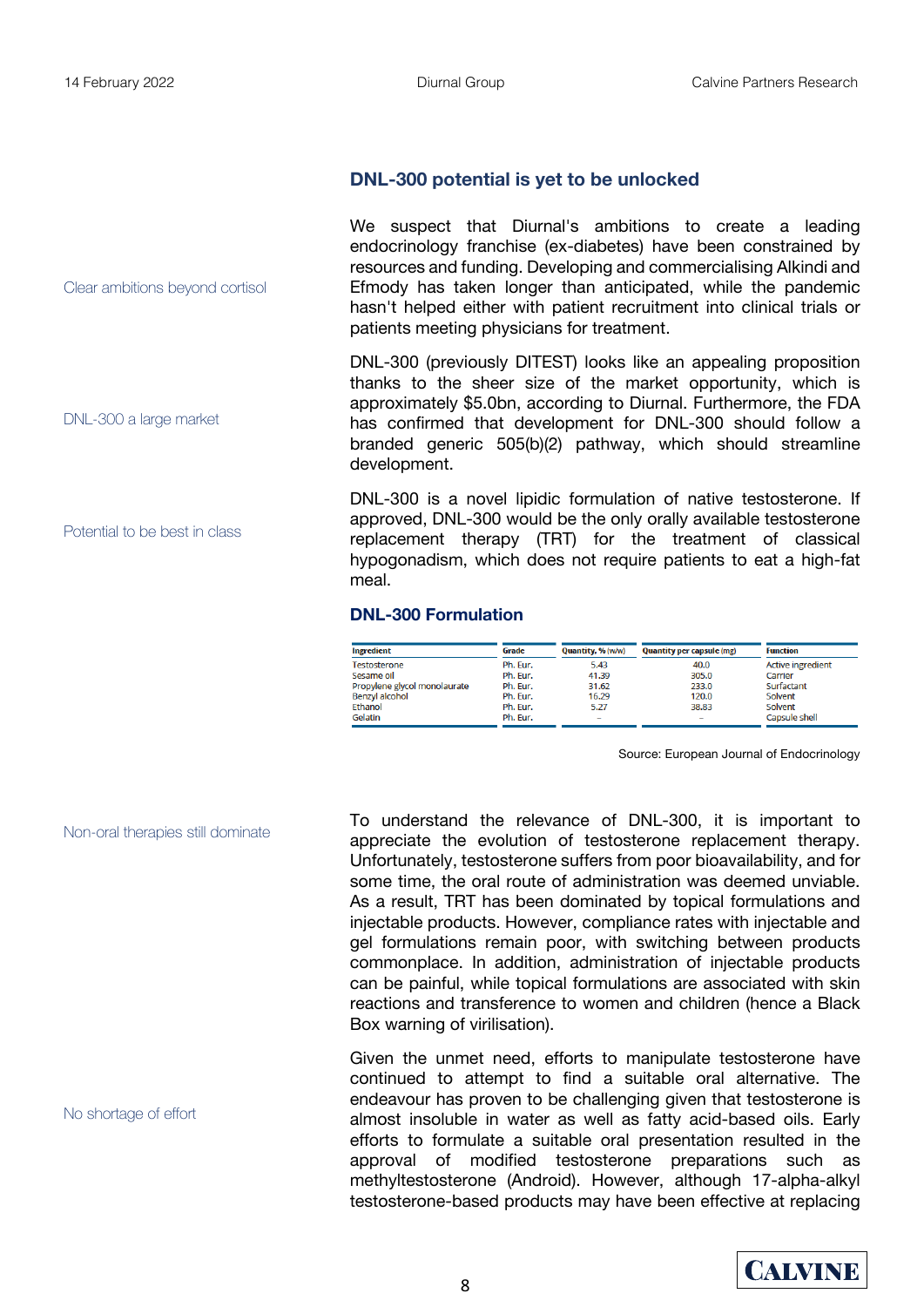testosterone, they were associated with significant liver toxicity and, as a result, have not been widely used for the treatment of classical hypogonadism. Looking at the Android prescribing label, we note that cholestatic hepatitis and jaundice occur at a relatively low dose.

More worryingly, prolonged use of high doses has been associated with peliosis hepatitis and hepatic cancer.

Although oral testosterone has been available in Europe and Australia as testosterone undecanoate (branded as Andriol Testocaps and Aveed) for some time, it wasn't until the approval of Jatenzo that an oral formulation was available in the US. With the vast majority of prescriptions in the US still for non-oral TRTs, the opportunity for an effective oral treatment is significant, particularly given the apparent dissatisfaction that hypogonadal patients have for non-oral TRT. Indeed, it is clear that this dissatisfaction leads to considerable churn rates, with patients trying multiple different TRT preparations attempting to find one more suitable with fewer limitations.

Although Jatenzo represents a significant improvement in convenience, it does have some limitations. Looking at the prescribing label, Jatenzo needs to be taken at the same time as meals (fasted administration not being a viable option), and we note that it can result in supraphysiological levels of dihydrotestosterone (DHT) while testosterone levels can be variable. Given the potential cardiovascular issues associated with the treatment of hypogonadal patients, the need for a high-fat diet is clearly less than optimal. Also, there may be a link between supraphysiological levels of DHT and heightened cardiovascular risk.

With the first oral TRT not associated with liver toxicity available in the US, Clarus has invested significant resources in raising awareness of Jatenzo. This included a 60-person salesforce in the US as well as a substantial investment in DTC advertising. Given that TRT looks to be promotionally sensitive, we look forward to Clarus raising awareness of the benefits associated with an oral alternative. Hopefully, once DNL-300 is available (if approved), the market for oral TRTs should be better established than it is today.

DNL-300 is a native testosterone that has been formulated for oral administration but designed to provide normal physiological levels of testosterone irrespective of the need for food. Potentially, DNL-300 should overcome some of the limitations associated with the current TRT profile of testosterone undecanoate. In a Phase 1 comparator pharmacokinetic study versus testosterone undecanoate, it was demonstrated that DNL-300 could return hypogonadal men to physiologically normal levels, irrespective of whether they are in the fed or fasted state. Importantly, DNL-300 was also associated with a 50% reduction in DHT levels compared to testosterone undecanoate. These are reassuring data confirming the expected clinical profile and differentiating DNL-300 from other oral presentations.



Dissatisfaction with existing preparations high

Room for improvement

Jatenzo raising awareness

Clinical data supportive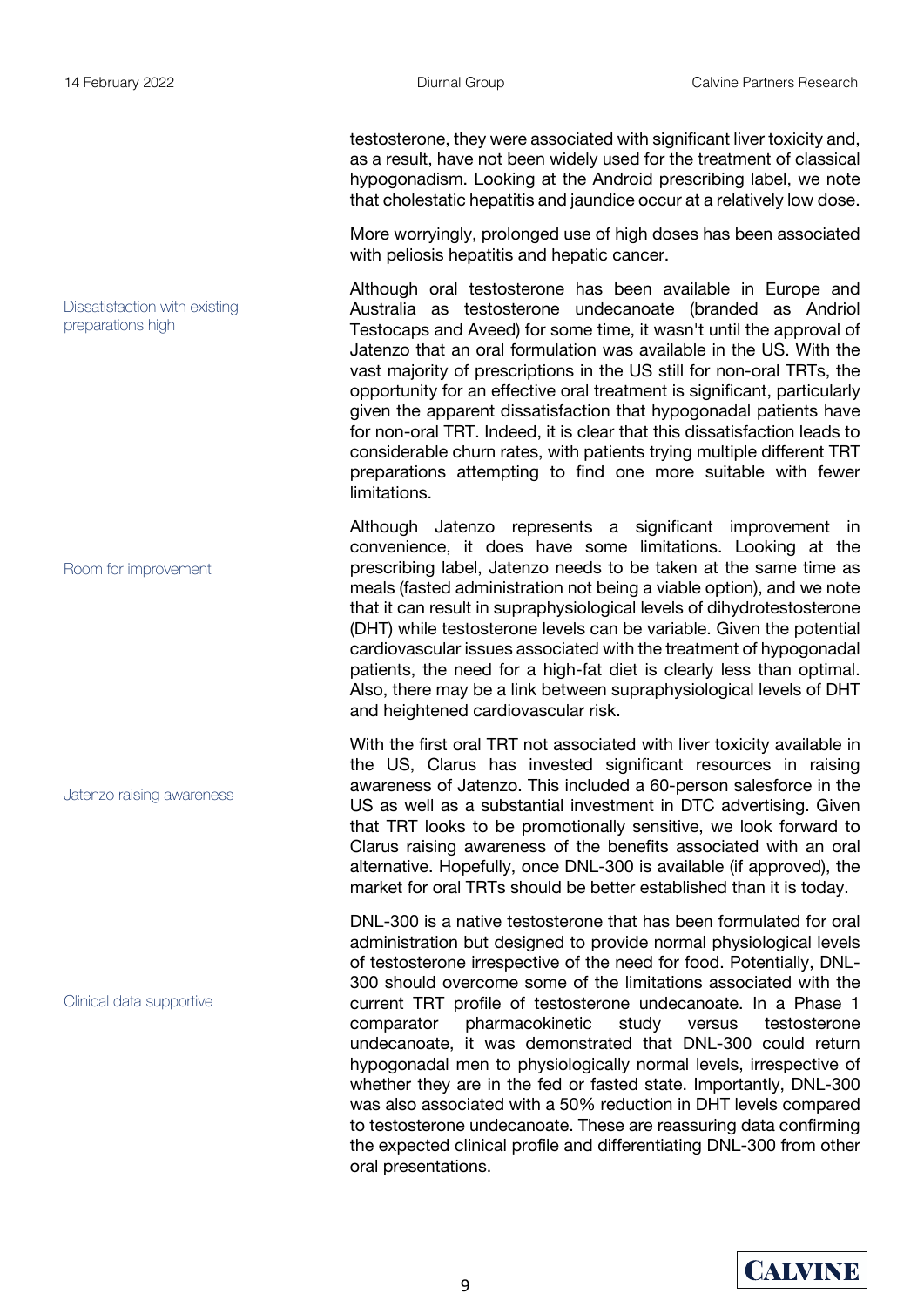

#### **DNL-300 (NT) versus testosterone undecanoate (TU)**

Source: European Journal of Endocrinology

DNL-300's streamlined 505(b)(2) pathway is associated with significantly lower costs and risks than traditional drug development. As a result, Diurnal has been able to progress DNL-300 using its own resources, although a partner will ultimately be required. Effectively, Diurnal (along with a commercial partner) can take advantage of data previously provided by other testosteronebased products as it seeks to provide a regulatory package that fulfils the Agency's requirement that DNL-300 is safe and efficacious.

TRT is a large market opportunity, with approximately 6% of US males affected by low testosterone levels (approx. 4-5 million men). There is a very clear need for oral products with fewer limitations than testosterone undecanoate that are more acceptable to patients than topical or injectable products.

Indeed, given the challenges faced in diagnosis, concerns over abuse and the significantly higher prescribing of TRT in the US over Europe, we believe that a development partner with relevant expertise will be required to ensure optimal positioning and drive uptake in the relevant patient populations. Diurnal should be able to deliver a suitable commercial development partner, particularly given the well-defined low-risk regulatory pathway agreed with the FDA, as well as positive Phase 1 data. A Phase 1 multiple ascending dose study should commence in early 2022. As a result, we suspect that the earliest that Diurnal can achieve a satisfactory partnering agreement would be after a DNL-300 Type B (end of Phase 2) meeting with the FDA, probably in the 2023 timeframe. Diurnal's timing could be helped by the regulatory actions that have effectively limited the target population to patients with hypogonadism, specifically those with structural issues.



Unmet need is clear

DNL-300 likely needs a commercial partner

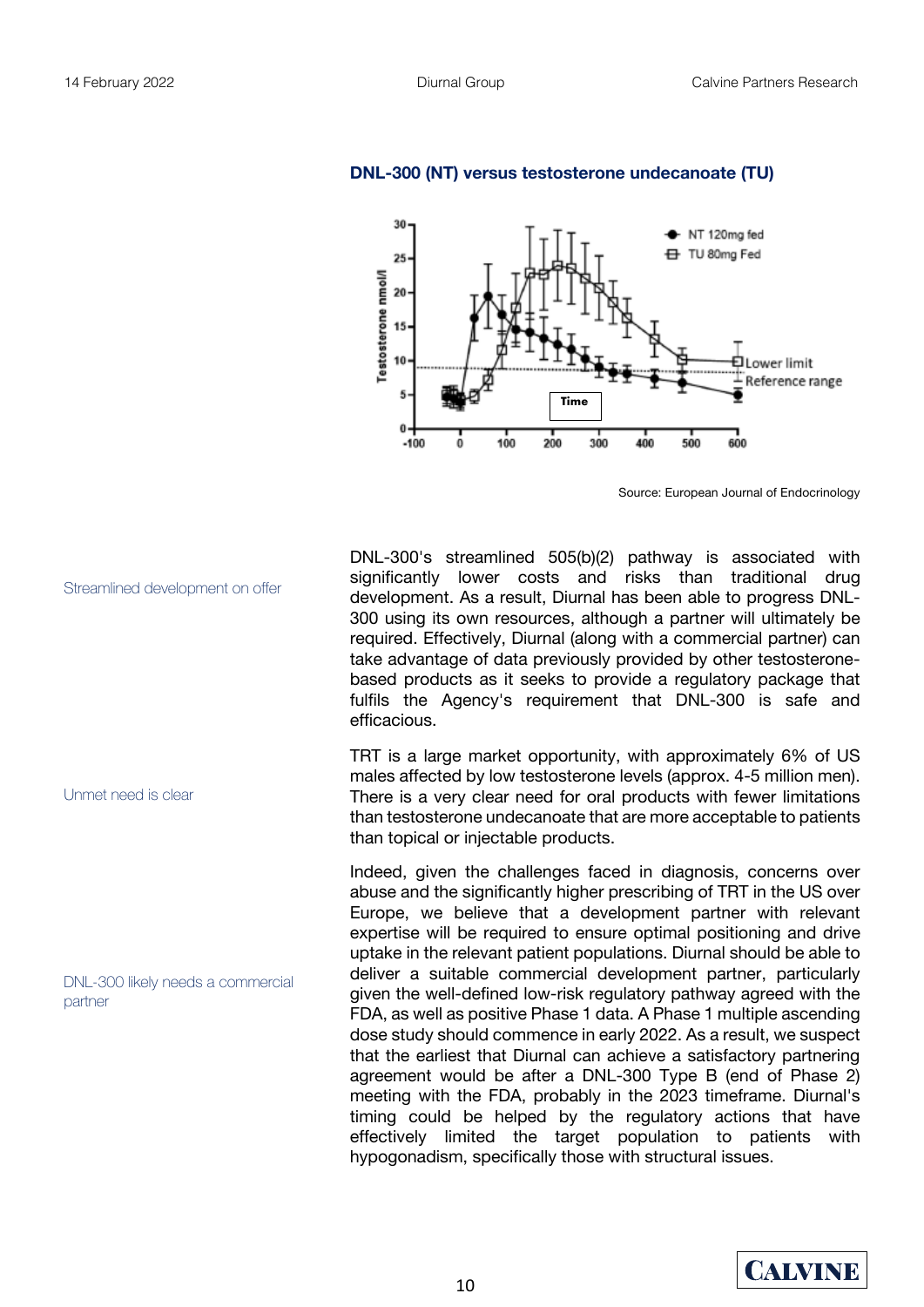#### **The DNL-300 clinical pathway**



DNL-300 sits outside of our financial model and valuation, and much depends on the ability of Diurnal to attract the right commercial partner. However, the result of the forthcoming multiple ascending dose study should be helpful in further de-risking the pivotal study. There is little read-across from the ongoing Jatenzo launch in the key US market as these remain relatively early days, particularly as the launch phase has been directly impacted by restrictions associated with the COVID-19 pandemic.

At the same time, the roll out of Jatenzo does reflect some of the challenges faced in launching a new therapy in a market dominated by primarily topical and injectable generic TRTs despite their limitations. We also note that Clarus has previously guided towards ultimately achieving a low double-digit share of the US TRT market, with each point of share comprising \$33m in sales. As highlighted previously, the regulatory pathway for Jatenzo (now approved) and Tlando (tentative approval) may have been chequered but much has been learnt from a regulatory perspective, which should reduce any concerns from potential DNL-300 partners.

Not yet included in our financial model

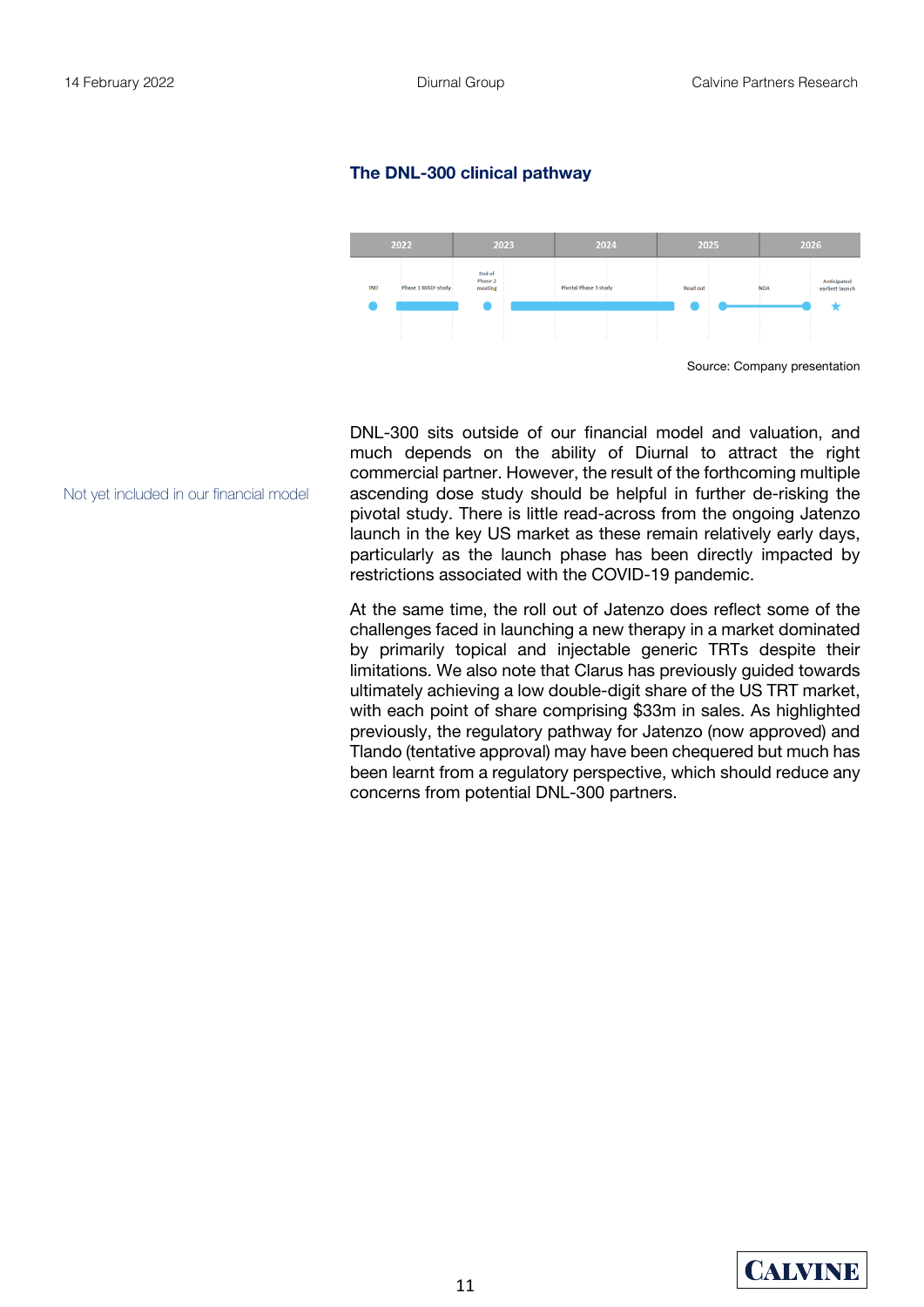#### **Risks**

The principal risks associated with Diurnal are primarily clinical and commercial. Clinical trials of novel drugs can be associated with risk of failure as well as delays, and we note that the ongoing COVID-19 pandemic has resulted in enrolment delays in clinical trials in general.

Diurnal has retained European rights to its adrenal disorder franchise, bringing commercialisation risks. The pace of uptake is difficult to predict, particularly given the ongoing COVID-19 dislocation, which could affect our forecasts, although we recognise that market expectations for Alkindi are modest. Following Efmody's launch in Europe, we expect that Diurnal will benefit from the existing sales platform, with only incremental costs required to support commercial launch.

Diurnal is seeking to launch its products into what is primarily a generic market environment. Accordingly, we have assumed a price for Efmody that is consistent with the European price of Plenadren, a once-daily formulation of hydrocortisone, which looks to be a reasonable proxy. We note that there is no equivalent product in the US and have assumed that Efmody is priced at a premium. With Diurnal also now retaining US rights for now, we look forward to the company securing a price which reflects Efmody's orphan designation.

With Diurnal looking to partner several of its products in the US, including DNL-300, there is an associated partnering risk.

As a development stage company, Diurnal is currently a lossmaking enterprise. However, the company has successfully raised funds to continue with its pipeline development ambitions and support the launch of Alkindi and Efmody in Europe.

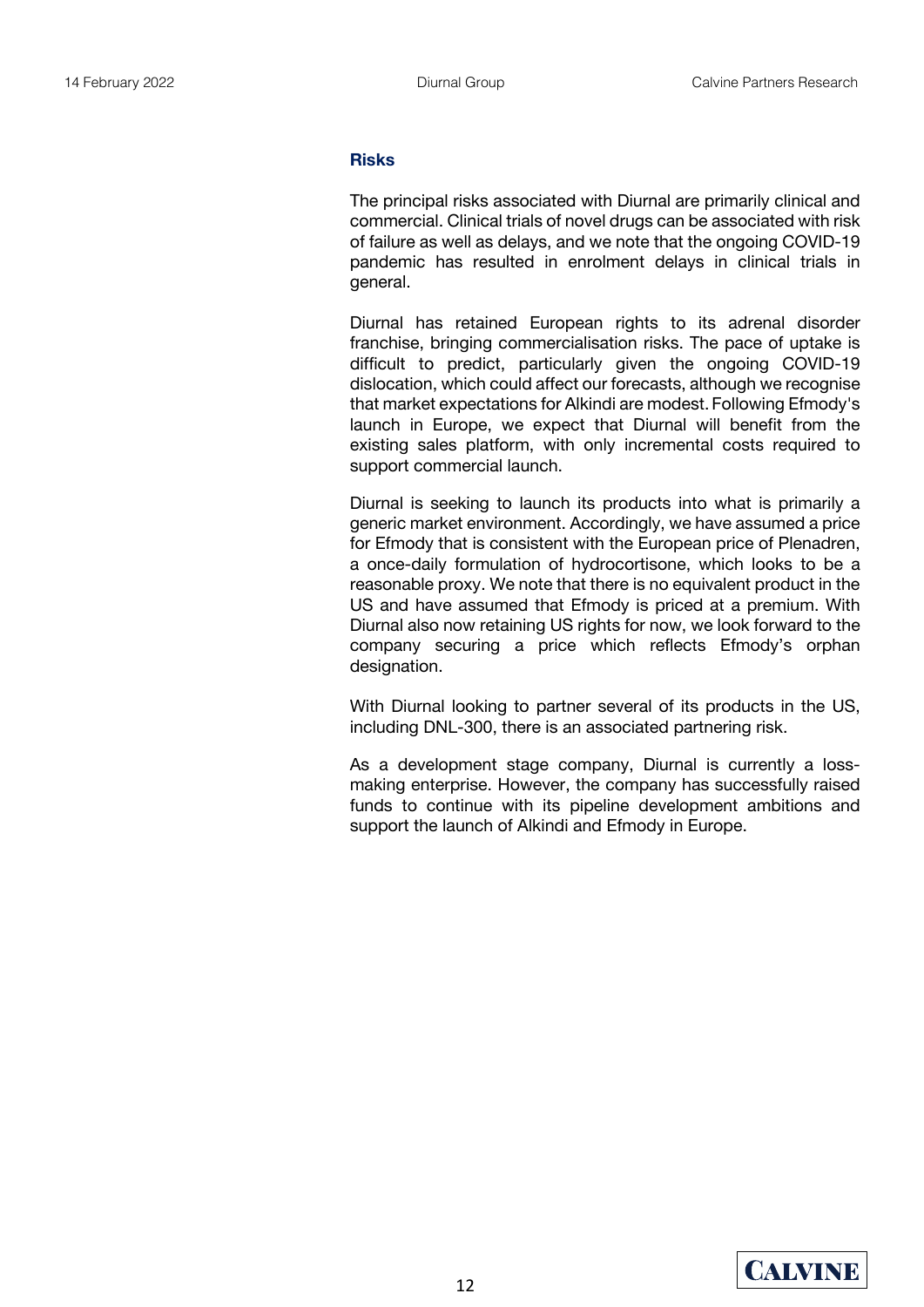#### **Financial Model and Summary**

The recent trading update from Diurnal has helped reset expectations, with a strong performance from Alkindi and the prospect of accelerating sales from Efmody. It must be very frustrating for management that the recent R&D day did not take place as scheduled. It would have been particularly helpful for the market to hear feedback on Efmody's early launch experience, which underpins confidence in accelerating sales.

Nevertheless, looking at our expectations, there can be little doubt that the ongoing pandemic has made the launch phase for Efmody more difficult, despite the pre-existing commercial infrastructure. While we still expect Efmody to be available in AI by 2024, we suspect that this will be later in the year than we previously expected. Hopefully, the recent relaxation in restrictions will be helpful as Efmody's launch phase and international roll out continue as well as aiding recruitment into CHAMPAIN and CONnECT.

While the use of hydrocortisone as a treatment for adrenal insufficiency is not new, developing a therapy that replicates the circadian release, delivering physiologically relevant levels, has been a long-held goal of the pharmaceutical industry. This is particularly true for the treatment of CAH patients. These patients have the double whammy of low cortisol and a build-up of male androgen levels and take supraphysiological doses of glucocorticoid as a result. Consequently, many (adult patients in particular) can be lost to therapy. Efmody's potential to control overnight androgens at a lower hydrocortisone dose is key to its success in the patient population. We suspect that the inclusion of adolescents in the European label will prove to be more important than many currently recognise.

Based on this observation, we have high hopes for Efmody, which appears to mimic physiological release better than any other oral treatment. This feature is key to Efmody's commercial success in CAH. It is also behind our confidence in the ability of CHAMPAIN to deliver a positive result in the broader AI disorder. The US (and Japan) CAH study is primed to go, with the benefit of an agreed protocol (under an SPA), driving our overall Efmody forecasts.

We suspect that the R&D day would have shone additional light on the potential for DNL-300 in hypogonadal men. This is a significant opportunity, and we look forward to the oral TRT market developing ahead of DNL-300's availability.

These are exciting times for Diurnal. It now has two licensed products in Europe, which should serve the continuum of adrenal insufficiency, particularly for CAH patients. Plans for the US are now in place, and we look forward to Efmody delivering on its promise in CAH as well as the broader AI indication. The company has the wherewithal to progress DNL-300, and the pipeline behind is beginning to emerge, highlighting management's ambition to create a broad endocrinology franchise.

Encouraging trading update

Pandemic restrictions unhelpful generally

European label important

Indication expansion and additional geographies driving growth

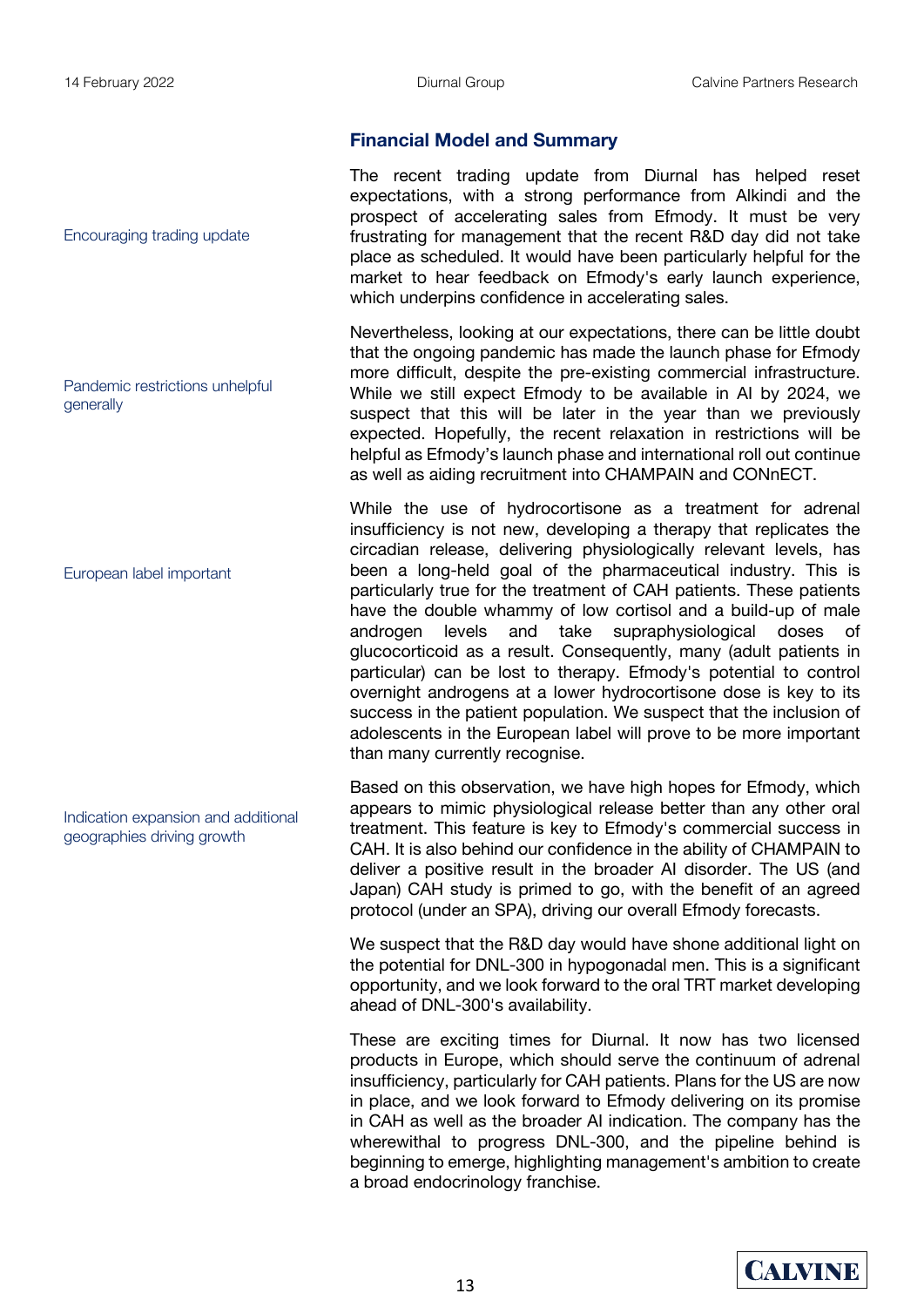## **Diurnal Group Income Statement (£m)**

| Year to June            | 2019A    | 2020A   | 2021A   | 2022E    | 2023E   | 2024E   | 2025E   | 2026E   | 2027E   | 2028E   | 2029E    | 2030E    |
|-------------------------|----------|---------|---------|----------|---------|---------|---------|---------|---------|---------|----------|----------|
| <b>Sales</b>            | 1.04     | 6.31    | 4.37    | 7.54     | 19.03   | 56.69   | 101.14  | 148.14  | 221.98  | 374.62  | 506.32   | 578.79   |
| <b>COGS</b>             | (0.22)   | (0.67)  | (0.78)  | (1.88)   | (3.81)  | (11.34) | (20.23) | (29.63) | (44.40) | (74.92) | (101.26) | (115.76) |
| <b>Gross profit</b>     | 0.82     | 5.65    | 3.59    | 5.65     | 15.22   | 45.35   | 80.91   | 118.51  | 177.59  | 299.69  | 405.06   | 463.03   |
| gross margin            | 78.5%    | 89.4%   | 82.2%   | 75.0%    | 80.0%   | 80.0%   | 80.0%   | 80.0%   | 80.0%   | 80.0%   | 80.0%    | 80.0%    |
| SG&A                    | (6.66)   | (7.04)  | (8.29)  | (9.20)   | (9.89)  | (10.20) | (14.16) | (16.30) | (19.98) | (33.72) | (60.76)  | (81.03)  |
| R&D                     | (8.69)   | (4.63)  | (6.92)  | (16.59)  | (18.64) | (21.54) | (23.26) | (25.18) | (28.86) | (41.21) | (50.63)  | (57.88)  |
| Other operating income  | 0.00     | 0.63    | 0.02    | 0.00     | 0.00    | 0.00    | 0.00    | 0.00    | 0.00    | 0.00    | 0.00     | 0.00     |
| <b>Operating profit</b> | (14.53)  | (5.39)  | (11.60) | (20.13)  | (13.32) | 13.61   | 43.49   | 77.03   | 128.75  | 224.77  | 293.67   | 324.12   |
| Finance income          | 0.13     | 0.11    | 0.06    | 0.34     | 0.20    | 0.11    | 0.21    | 0.52    | 1.10    | 2.04    | 3.65     | 5.75     |
| Finance expense         | 0.00     | 0.00    | 0.00    | 0.00     | 0.00    | 0.00    | 0.00    | 0.00    | 0.00    | 0.00    | 0.00     | 0.00     |
| PBT                     | (14.40)  | (5.28)  | (11.54) | (19.79)  | (13.12) | 13.71   | 43.69   | 77.55   | 129.85  | 226.82  | 297.32   | 329.87   |
| Tax                     | 2.11     | 1.21    | 1.49    | 1.49     | 3.28    | (3.43)  | (10.92) | (19.39) | (32.46) | (56.70) | (74.33)  | (82.47)  |
| <b>Net income</b>       | (12.29)  | (4.07)  | (10.05) | (18.30)  | (9.84)  | 10.28   | 32.77   | 58.16   | 97.39   | 170.11  | 222.99   | 247.40   |
|                         |          |         |         |          |         |         |         |         |         |         |          |          |
| EPS Basic (p)           | $-19.70$ | $-4.30$ | $-7.33$ | $-10.90$ | $-5.86$ | 6.12    | 19.51   | 34.63   | 57.99   | 101.30  | 132.79   | 147.32   |
| <b>EPS Diluted (p)</b>  | $-19.70$ | $-4.30$ | $-7.33$ | $-10.90$ | $-5.86$ | 6.12    | 19.51   | 34.63   | 57.99   | 101.30  | 132.79   | 147.32   |

Source: Calvine Partners Research

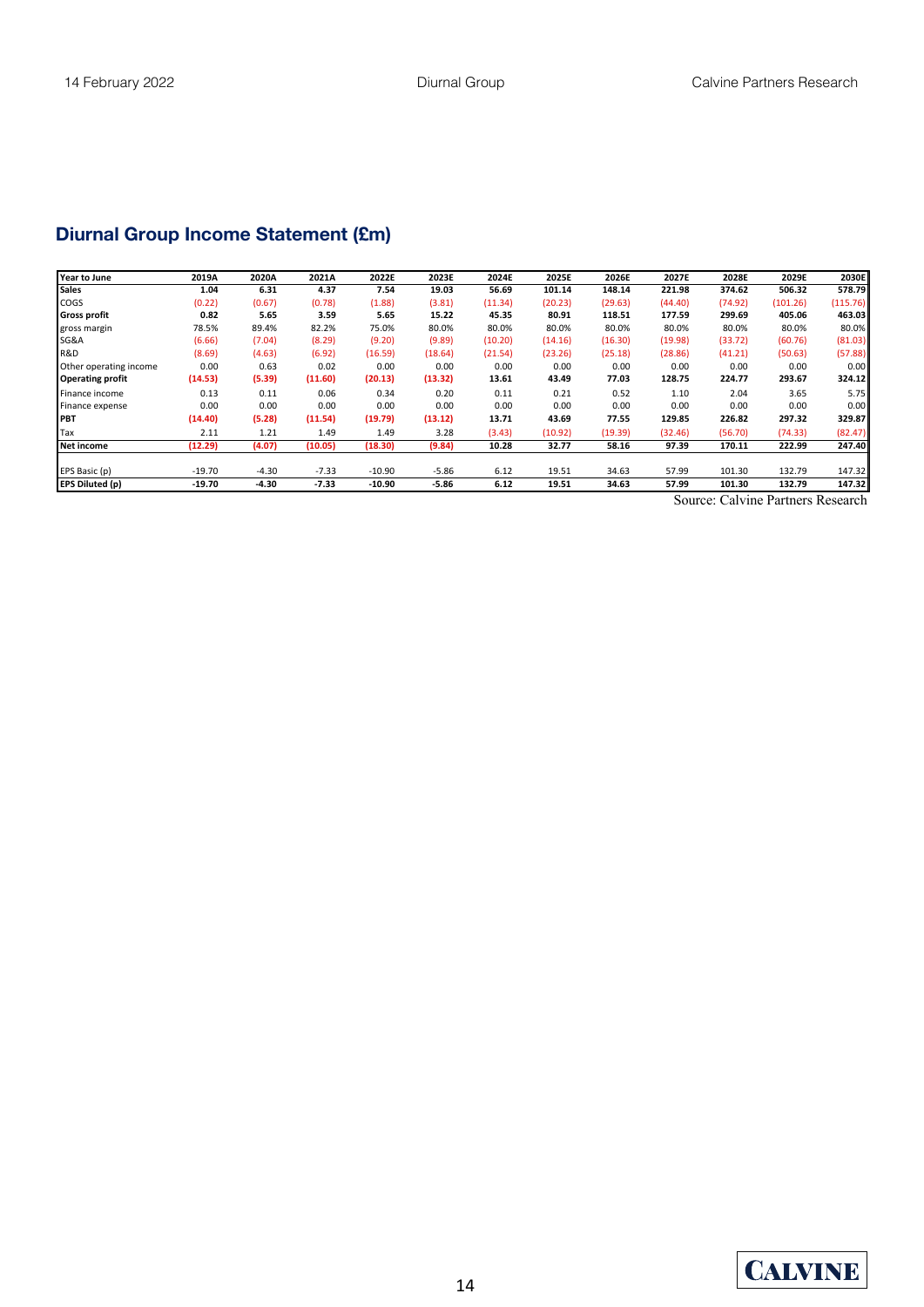## **Diurnal Group Cash Flow (£m)**

| <b>Year to June</b>                         | 2019A   | 2020A  | 2021A   | 2022E   | 2023E  | 2024E  |
|---------------------------------------------|---------|--------|---------|---------|--------|--------|
| Net income                                  | (12.29) | (4.07) | (10.05) | (18.30) | (9.84) | 10.28  |
| Licensing income received as non-cash       |         | (1.04) |         |         |        |        |
| Fair value adjustment to investments        |         | (0.63) | (0.02)  |         |        |        |
| Dep/Amort/Impair                            | 0.02    | 0.03   | 0.02    | 0.05    | 0.05   | 0.16   |
| Share- based payment                        | 0.83    | 0.84   | 0.47    | 0.84    | 0.84   | 0.84   |
| Net Fx gain                                 | (0.01)  | (0.36) | 0.11    |         |        |        |
| Financial income                            | (0.13)  | (0.11) | (0.06)  | (0.34)  | (0.20) | (0.11) |
| Financial expense                           | 0.00    | 0.00   | 0.00    | 0.00    | 0.00   | 0.00   |
| Tax                                         | (2.11)  | (1.21) | (1.49)  | 0.00    | (3.28) | 3.43   |
| (Increase) in receivables                   | 1.36    | 0.12   | (2.10)  | 1.55    | (0.02) | (0.93) |
| Increase in payables                        | (3.14)  | 0.07   | 1.64    | 1.34    | 0.62   | 0.28   |
| (Increase) in inventories                   | (0.55)  | (0.57) | (0.38)  | 0.49    | (0.01) | 0.01   |
| <b>Interest paid</b>                        | 0.00    | 0.00   | 0.00    | 0.00    | 0.00   | 0.00   |
| Tax paid/received                           | 2.28    | 2.12   | 1.20    | 0.00    | 3.28   | (3.43) |
| <b>CFO</b>                                  | (13.74) | (4.81) | (10.66) | (14.37) | (8.55) | 10.54  |
| PP&E                                        | (0.03)  | (0.01) | (0.14)  | (0.05)  | (0.62) | (0.75) |
| R&D capitalised                             | (0.04)  | (0.04) | (0.03)  |         |        |        |
| Investments                                 | 0.00    | 0.00   | 0.71    | 0.00    | 0.00   | 0.00   |
| Interest received                           | 0.13    | 0.11   | 0.06    | 0.34    | 0.20   | 0.11   |
| <b>CFI</b>                                  | 0.07    | 0.07   | 0.61    | 0.29    | (0.43) | (0.64) |
| Net proceeds from issuance of share capital | 5.53    | 10.67  | 28.76   | 0.00    | 0.00   | 0.00   |
| Repayment of borrowings                     | 0.00    | 0.00   | 0.00    | 0.00    | 0.00   | 0.00   |
| Net proceeds from new borrowings            | 0.00    | 0.00   | 0.00    | 0.00    | 0.00   | 0.00   |
| <b>CFF</b>                                  | 5.53    | 10.67  | 28.76   | 0.00    | 0.00   | 0.00   |
| Increase in cash                            | (8.15)  | 5.93   | 18.71   | (14.09) | (8.98) | 9.90   |
| Cash brought forward                        | 17.28   | 9.14   | 15.07   | 34.04   | 19.95  | 10.97  |
| Fx                                          |         | 0.36   |         |         |        |        |
| <b>Cash EOP</b>                             | 9.14    | 15.07  | 34.04   | 19.95   | 10.97  | 20.87  |

Source: Calvine Partners Research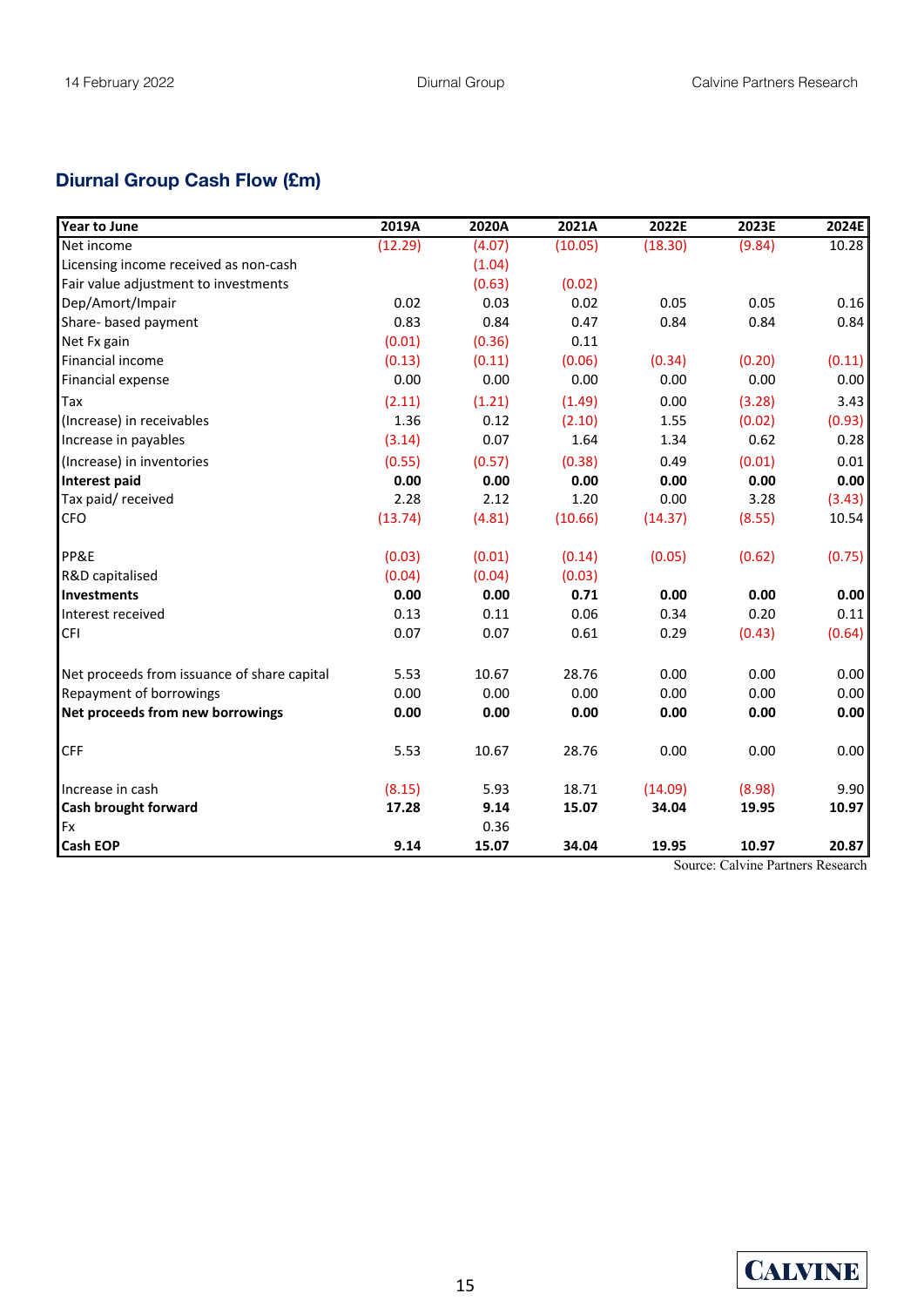### **Diurnal Group Balance Sheet (£m)**

| <b>Year to June</b>                | 2019A   | 2020A   | 2021A   | 2022E   | 2023E   | 2024E   |
|------------------------------------|---------|---------|---------|---------|---------|---------|
| Intangible assets                  | 0.05    | 0.08    | 0.09    | 0.09    | 0.10    | 0.10    |
| PP&E                               | 0.03    | 0.02    | 0.15    | 0.15    | 0.72    | 1.30    |
| Inv held at fair value through P&L |         | 1.67    | 0.00    | 0.00    |         |         |
| Non-current assets                 | 0.08    | 1.77    | 0.24    | 0.24    | 0.82    | 1.40    |
| Trade and other receivables        | 3.56    | 2.53    | 3.43    | 1.88    | 1.90    | 2.83    |
| Inventory                          | 0.67    | 1.24    | 1.63    | 1.13    | 1.14    | 1.13    |
| Inv held at fair value through P&L |         |         | 1.49    | 0.00    | 0.00    | 0.00    |
| <b>Financial assets</b>            | 0.00    | 0.00    | 0.97    |         |         |         |
| Cash & Cash equivalents            | 9.15    | 15.43   | 34.04   | 19.95   | 10.97   | 20.87   |
| <b>Current assets</b>              | 13.38   | 19.21   | 41.55   | 22.97   | 14.01   | 24.84   |
| <b>Total Assets</b>                | 13.46   | 20.98   | 41.79   | 23.21   | 14.83   | 26.24   |
| Loans and borrowings               | 0.00    | 0.00    | 0.00    | 0.00    | 0.00    | 0.00    |
| Trade and other payables           | (2.50)  | (2.56)  | (4.16)  | (4.00)  | (2.21)  | (1.93)  |
| <b>Current liabilities</b>         | (2.50)  | (2.56)  | (4.16)  | (4.00)  | (2.21)  | (1.93)  |
| Loans and borrowings               | 0.00    | 0.00    | 0.00    | 0.00    | 0.00    | 0.00    |
| Trade and other payables           | (0.02)  | (0.04)  | (0.06)  |         |         |         |
| Non-current liabilities            | (0.02)  | (0.04)  | (0.06)  | 0.00    | 0.00    | 0.00    |
| <b>Total Liabilities</b>           | (2.52)  | (2.59)  | (4.23)  | (4.00)  | (2.21)  | (1.93)  |
| Share capital                      | 4.23    | 6.08    | 8.40    | 8.40    | 8.40    | 8.40    |
| Share premium                      | 42.15   | 50.97   | 77.41   | 77.41   | 77.41   | 77.41   |
| <b>Consolidation reserve</b>       | (2.94)  | (2.94)  | (2.94)  | (2.94)  | (2.94)  | (2.94)  |
| Other reserve                      | 0.00    | 0.00    | 0.00    | 0.00    | 0.00    | 0.00    |
| Retained earnings                  | (32.49) | (35.72) | (45.30) | (63.11) | (72.45) | (61.66) |
| <b>Total equity</b>                | 10.94   | 18.39   | 37.56   | 19.76   | 10.42   | 21.21   |

Source: Calvine Partners Research